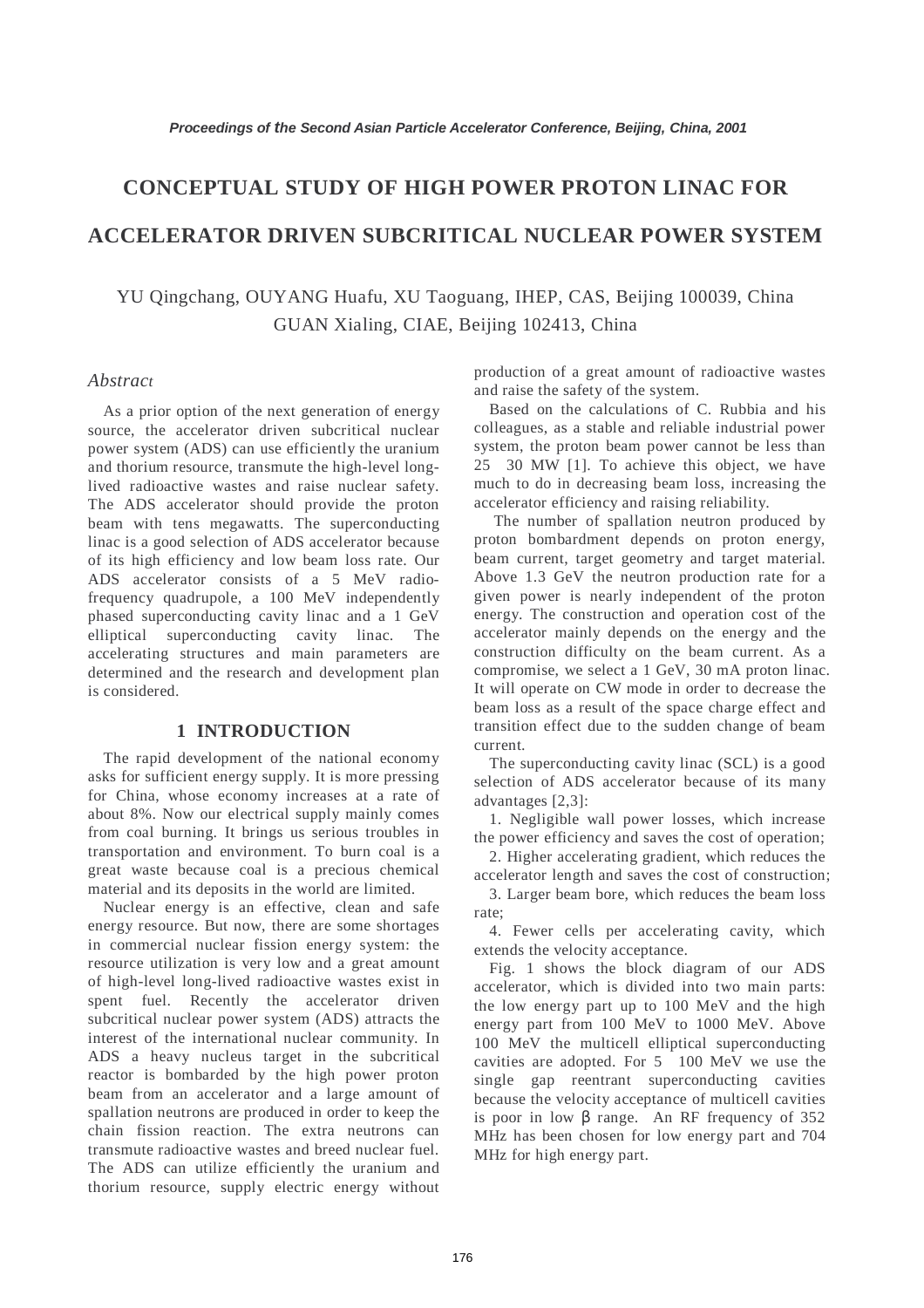

Figure 1: The block diagram of the ADS accelerator

### **2 LOW ENERGY PART**

The low energy part consists of a microwave ion source (IS), a low energy beam transport system (LEBT), a radio frequency quadrupole (RFQ) and an independently phased superconducting cavity linac (ISCL).

We select the microwave ion source because it can guarantee the expected performances in terms of proton fraction, emittance, reproducibility, reliability and stability. In particular, it has not parts subject to consumption and can work for weeks without any maintenance.

The salient feature of the RFQ is that it bunches, focuses and accelerates charged particles by using RF fields only. It is certainly the best machine in existing accelerators today for low energy ions.

Our RFQ of four vane type consists of three sections. Each section is made up of two segments brazed together. In order to decrease the space charge effect of the low energy proton beam we adapt a higher input energy 80 keV. The list of the main parameters is shown in Table 1.

| Input Energy (keV)              | 80            |
|---------------------------------|---------------|
| Output Energy (MeV)             | 5             |
| Beam Current (mA)               | 30            |
| Working Frequency (MHz)         | 352           |
| Normal Transverse RMS           |               |
| Emittance $(\pi$ mmmrad)        | 0.2           |
| Normal Longitudinal RMS         |               |
| Emittance $(\pi \text{MeVdeg})$ | 0.2           |
| Total Length (m)                | 7.1           |
| Intervane Voltage (kV)          | 70            |
| Transmission                    | 95            |
| Synchronous Phase (deg)         | $-90 - -30$   |
| Modulation                      | $0.29 - 0.32$ |
| Average Aperture (cm)           | $1 - 1.94$    |
| Cavity RF Losses (MW)           | 0.58          |
| Beam Power (MW)                 | 0.15          |
| Total RF Power (MW)             | 0.73          |

Table 1: The main parameters of RFQ

The extension of the superconducting RF technology to lower energy has obvious advantages for a moderate current CW proton linac. We considered an ISCL with reentrant cavities similar to Italian research program TRASCO because it has good velocity acceptance[4]. It is cylindrically symmetric and therefore theoretically dipole free. Each cavity is fed with a 15 kW single solid state

amplifier. A FODO focusing structure with a period 8 βλ is used. As the proton energy increases, a larger number of cavities can be installed between the quadrupoles. The list of the main parameters is shown in Table 2.

| $1 \text{ and } 2.$ The main parameters of hock |       |  |  |  |
|-------------------------------------------------|-------|--|--|--|
| Output Energy (MeV)                             | 100   |  |  |  |
| Beam Current (mA)                               | 30    |  |  |  |
| Working frequency (MHz)                         | 352   |  |  |  |
| Total Length (m)                                | 48    |  |  |  |
| Number of Cavities                              | 230   |  |  |  |
| Cavity Length (cm)                              | 8     |  |  |  |
| Accelerating Gradient (MV/m)                    | ~1    |  |  |  |
| Beam Hole Radius (cm)                           | 1.5   |  |  |  |
| Synchronous Phase (deg)                         | $-40$ |  |  |  |
| Beam Power (MW)                                 | 2.85  |  |  |  |

# Table 2: The main parameters of ISCI

#### **3 HIGH ENERGY PART**

For convenience of manufacture, the SCL is divided into three sections with different geometric  $β$  value $β_0$  (SCL1, SCL2, SCL3). Every section is of a periodic focussing structure. Every focussing period includes a cryomodule and a focussing quadrupole doublet. The superconducting accelerating cavities are laid in the cryomodules for maintaining necessary low temperature. In the same section the parameters of all the components and their relative positions in the period are the same.

For saving the cost of construction and operation, we hope to use as few cavities and low power as possible. For an accelerating cavity with *N* identical cells, the proton energy gain is

$$
\Delta W = qNLE_{a}T_{cav}cos\phi,
$$

where  $q$  is the proton charge,  $L$  is the cell length,  $E_a$ is the accelerating gradient,  $T_{\text{cav}}$  is the relative transit time factor of the cavity,  $\phi$  is the synchronous phase [3,5]. Figure 2 shows the variations of  $T_{\text{cav}}$  with β and *N*. A larger *N* reduces the velocity acceptance and a smaller *N* reduces the energy gain per cavity. We adopt the 5-cell superconducting cavities.

 The RF power required per cavity, which is approximately equal to the product of the proton current and the proton energy gain, cannot exceed RF coupler capability 350 kW. The surface electric field cannot be higher than 25 MV/m to avoid multipacting. We must carefully select the main parameters of SCL within these permitted limits.